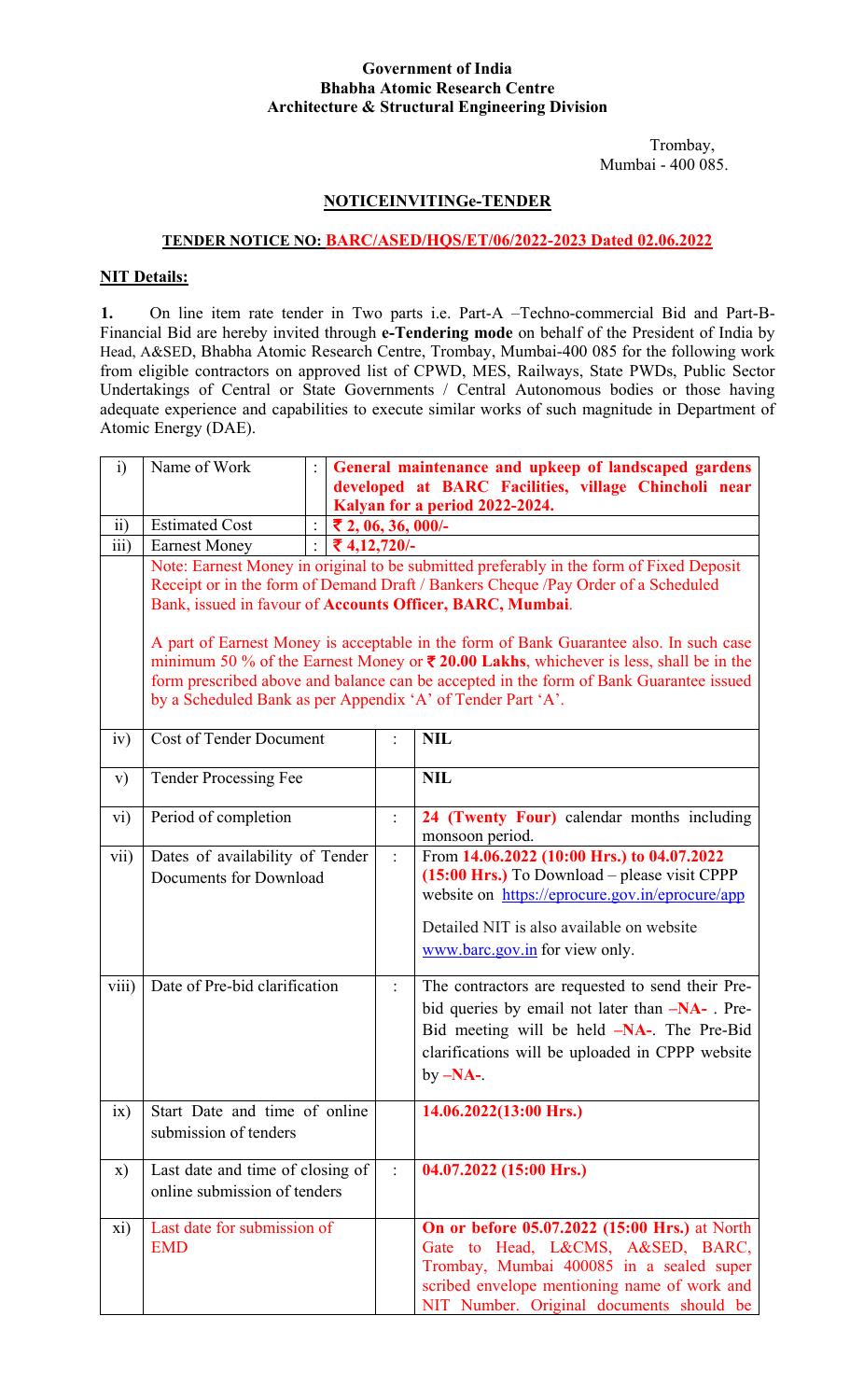|      |                                                                         |   | submitted preferably in person. However<br>documents sent by post or courier will also be<br>considered provided the same is received within<br>due date & time. |
|------|-------------------------------------------------------------------------|---|------------------------------------------------------------------------------------------------------------------------------------------------------------------|
| xii) | Date and time of online opening<br>of Part A ie. Technical Bid          | ÷ | $06.07.2022$ (15:30 Hrs.)                                                                                                                                        |
| xii) | Date of opening of Part B ie.<br>Financial Bids of qualified<br>bidders | ÷ | Will be notified at a later date.                                                                                                                                |

# **II. Initial Eligibility Criteria:**

**2.** i) The bidder shall be compliant to the Public Procurement (Preference to Make in India), Order 2017 (as amended from time to time) issued Department for Promotion of Industry and Internal Trade (DPIIT), Ministry of Commerce and Industry. Also bidder must submit undertaking along with bid for local content of.... % offered in subject tender.

 ii. Only 'class-I local supplier' as defined Public Procurement (Preference to Make in India), Order 2017, are eligible to participate for subject tender.

The bidder should have the following:

- (a) Registration in appropriate class of contractors, if any.
- (b) Bank solvency certificate of a Nationalised Bank / Scheduled Bank for a minimum of ` **82.54 Lakhs** and should not be older than one year from the date of opening of tender.
- (c) Average Annual Financial Turnover on works should be at least  $\bar{\tau}$  206.36 Lakhs, during the immediate last 3 consecutive financial years ending **31st March 2021**. This should be duly audited by a registered Chartered Accountant.
- (d) Should not have incurred any loss in more than two years during last five years ending **31st March 2021.**
- (e)Carried out similar works during last 7 years.
- (f)Performance Certificates.
- (g) Construction Plant & Machinery, equipment's, accessories & other infrastructure facilities to complete the work in time.
- (h) Required technical staff.
- (i) Permanent Account Number (PAN) & GST Certificate.

The bidder should have satisfactorily completed (based on certification of performance by client of the works) **3 (Three)** similar works each of value not less than ` **82.54 Lakhs** or **2 (Two)**  similar works each of value not less than  $\bar{\tau}$  123.82 **Lakhs** or 1 (One) similar work of value at least  $\bar{\tau}$  165.08 Lakhs during the last 7 (Seven) years ending on the last day of the month previous to the one in which the tenders are invited/the works completed up to previous day of the last date of submission of tenders shall also be considered and if the eligible similar works are not carried out in Central Government / State Government / Public Sector Undertaking of Central or State Governments / Central Autonomous bodies, then TDS certificates should be produced by bidder for the same.

- **3.** For the purpose, 'cost of work' shall mean gross value of the completed work including the cost of materials supplied by the Government / Client, but excluding those supplied free of cost. For the purpose of clause 'similar works' means **"Landscape development/garden maintenance work/tree plantation or combination of these". The similar works should have been executed in India.**
- **4.** The value of executed works shall be brought to the current costing level by enhancing the actual value of work at simple rate of 7% (seven percent) per annum, calculated from the date of completion to last date of submission of tenders.
- **5.** The bidding capacity of the contractor should be equal to or more than the estimated cost of the work put to tender. The bidding capacity shall be worked out by the following formula:

Bidding Capacity =  $[A \times N \times 2] - B$  where,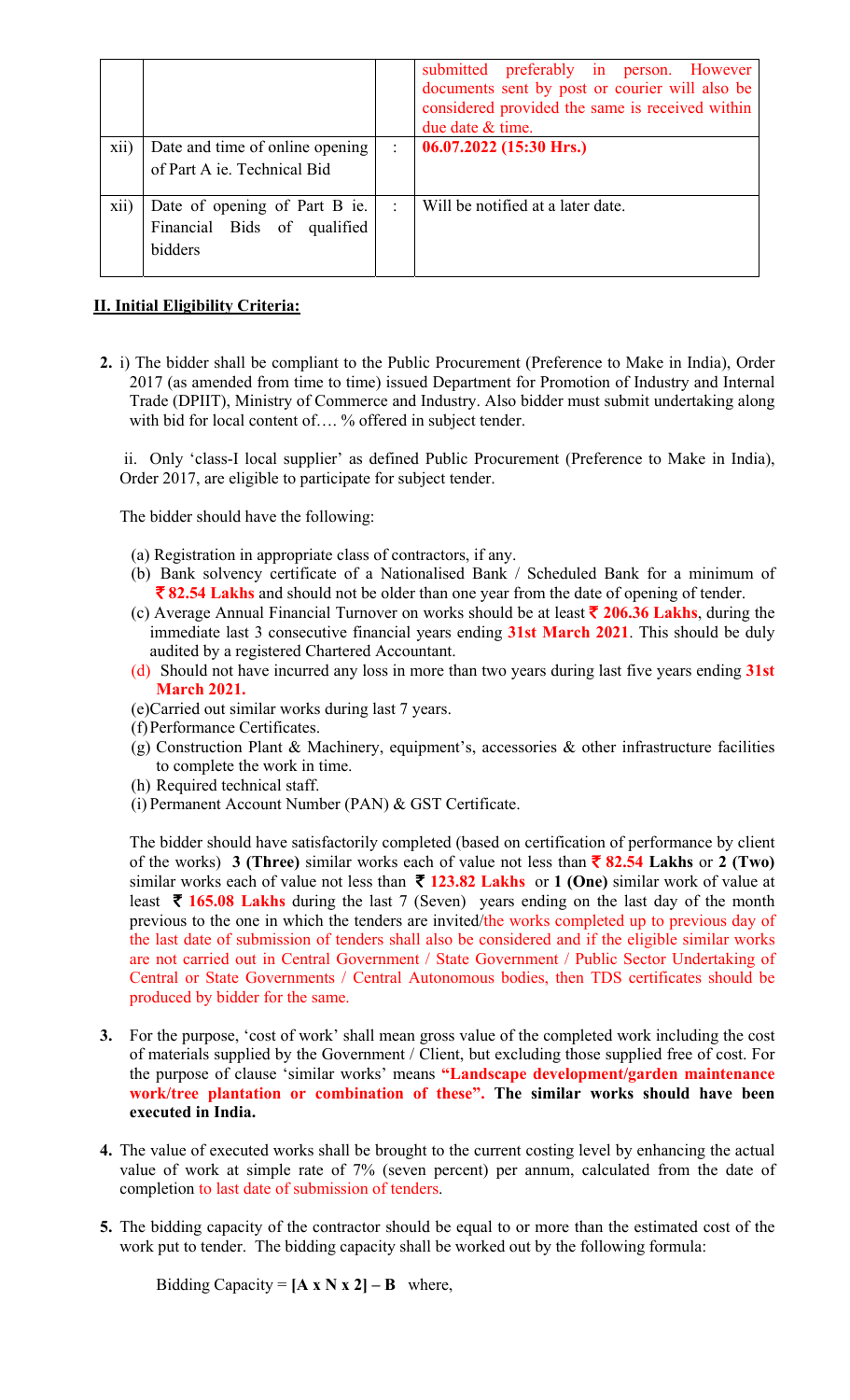$A =$  Maximum value of construction works executed in any one year during the last 5 (five) years taking into account the completed works as well as works in progress.

 $N =$  Number of years prescribed for completion of work for which bids have been invited.

 $B =$  Value of existing commitments and ongoing works to be completed during the period of completion of work for which bids have been invited.

#### **6. Bidder should be a registered firm in India. Joint Ventures and or Consortiums are not acceptable.**

## **III. Information:**

**7.** Tender document is prepared in two parts viz. Part 'A' (Techno-commercial Bid) and Part 'B' (Financial Bid). Part 'A' consists of Techno-commercial Bid viz. Section I – Notice Inviting e-Tender (English & Hindi versions), Section II - Form of Agreement and General Rules and Directions for the guidance of Contractors, Memorandum, Section III – General Conditions of Contract, Additional conditions, Section IV - Special Instructions to Tenderers, Section V – Technical specifications, Section VI - List of Tender Drawings, Section VII – Schedule 'A' (Schedule of Materials to be supplied by Department), Appendix 'B' – Form of BG bond for performance security, Appendix 'C' – Indenture for secured advance, Appendix 'D' – Guarantee bond for waterproofing works, Appendix 'E' – Guarantee bond for anti-termite treatment, Annexure 'A' – Statement of men and machinery, Annexure `B' – List of approved manufacturer of building materials, all corrigendums to tender documents and Proforma of Schedules 'A' to 'F'. Part 'B' (Financial bid) consists of Schedule 'B' - Schedule of Quantities**.** All the above documents will form part of Agreement after award of work to the successful bidder.

**OBTAINING OF STANDARD DOCUMENTS:** Prospective Bidders or general public can see and download free of cost **PDF format** of the above documents from website www.barc.gov.in<sup>T</sup>enders and NITs<sup>T</sup>Other Information

### **IV. Guidelines for e-Tendering in CPPP website:**

To participate in the Tendering process on the CPP Portal, Prospective Bidders require a valid Class III Digital Signature Certificates. All the documents related to the eligibility criteria of tender should be submitted electronically through CPPP portal only. The instructions given below are meant to assist the bidders in registering on the CPP Portal, prepare their bids in accordance with the requirements and submitting their bids online on the CPP Portal.

More information useful for submitting online bids on the CPP Portal may be obtained at: https://eprocure.gov.in/eprocure/app**.** 

#### **8. Registration**

(i) Bidders are required to enroll on the e-Procurement module of the Central Public Procurement Portal (URL:*https://eprocure.gov.in/eprocure/app* ) by clicking on the link "Online Bidder **Enrolment**" on the CPP Portal which is free of charge.

(ii) As part of the enrolment process, the bidders will be required to choose a unique username and assign a password for their accounts.

- (iii) Bidders are advised to register their valid email address and mobile numbers as part of the registration process. These would be used for any communication from the CPP Portal.
- (iv) Upon enrolment, the bidders will be required to register their valid Digital Signature Certificate (Class III Certificates with signing key usage) issued by any Certifying Authority recognized by CCA India (e.g. Sify / nCode / eMudhra etc.), with their profile.
- (v) Only one valid DSC should be registered by a bidder. Please note that the bidders are responsible to ensure that they do not lend their DSC's to others which may lead to misuse.
- (vi) Bidder then logs in to the site through the secured log-in by entering their user ID / password and the password of the DSC /e-Token.

#### **9. Searching for Tender Documents**

(i) There are various search options built in the CPP Portal, to facilitate bidders to search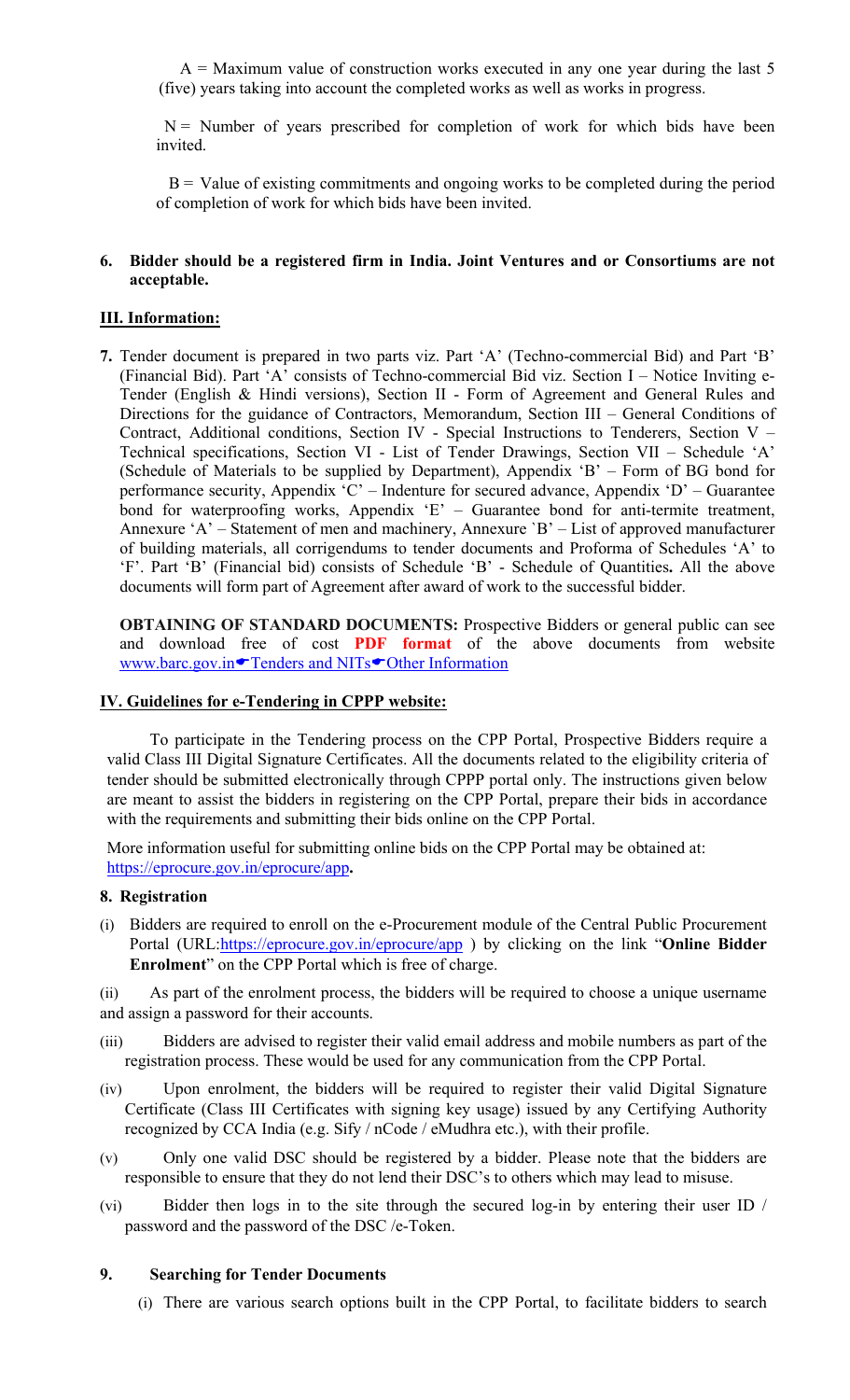active tenders by several parameters. These parameters could include Tender ID, Organization Name, Location, Date, Value, etc. There is also an option of advanced search for tenders, wherein the bidders may combine a number of search parameters such as Organization Name, Form of Contract, Location, Date, Other keywords etc. to search for a tender published on the CPP Portal.

- (ii) Once the bidders have selected the tenders they are interested in, they may download the required documents / tender schedules. These tenders can be moved to the respective 'My Tenders' folder. This would enable the CPP Portal to intimate the bidders through SMS/email in case, there is any corrigendum issued to the tender document.
- (iii)The bidder should make a note of the unique Tender ID assigned to each tender, in case, they want to obtain any clarification / help from the Helpdesk.

### **10. Preparation of Bids**

- (i) Bidder should take into account any corrigendum published on the tender document before submitting their bids.
- (ii) Please go through the tender advertisement and the tender document carefully to understand the documents required to be submitted as part of the bid. Please note the number of covers in which the bid documents have to be submitted, the number of documents - including the names and content of each of the document that need to be submitted. Any deviations from these may lead to rejection of the bid.
- (iii)Bidder, in advance, should get ready the bid documents to be submitted as indicated in the tender document / schedule and generally, they can be in PDF / XLS / RAR / DWF/ JPG formats. Bid documents may be scanned with 100 dpi with black and white option which helps in reducing size of the scanned document.
- (iv) To avoid the time and effort required in uploading the same set of standard documents which are required to be submitted as a part of every bid, a provision of uploading such standard documents (e.g. PAN card copy, annual reports, auditor certificates etc.) has been provided to the bidders. Bidders can use "My Space"or "Other Important Documents'' area available to them to upload such documents. These documents may be directly submitted from the "MySpace" area while submitting a bid, and need not be uploaded again and again. This will lead to a reduction in the time required for bid submission process.
- **Note:** *My Documents space is only a repository given to the Bidders to ease the uploading process. If Bidder has uploaded his Documents in My Documents space, this does not automatically ensure these Documents being part of Technical Bid.*

#### **11. Submission of Bids**

- (i) Bids shall be submitted online only at CPPP website : https://eprocure.gov.in/eprocure/app
- (ii) Bidder should log into the site well in advance for bid submission so that they can upload the bid in time i.e. on or before the bid submission time. Bidder will be responsible for any delay due to other issues.
- (iii) The bidder has to digitally sign and upload the required bid documents one by one as indicated in the tender document.
- (iv) Bidder has to select the payment option as "offline" to pay the EMD as applicable and enter details of the instrument.
- (v) Bidder should prepare the EMD as per the instructions specified in the tender document. The original should be posted/couriered/given in person to the concerned official, latest by the last date of bid submission or as specified in the tender documents. The details of the DD/any other accepted instrument, physically sent, should tally with the details available in the scanned copy and the data entered during bid submission time. Otherwise the uploaded bid will be rejected.
- (vi) The agency shall download the pre bid clarification if any for the work and upload the same (scanned copy) duly signed and sealed. The revised documents (if any) shall be uploaded in e tender portal.
- (vii) Bidders are requested to note that they should necessarily submit their financial bids in the format provided and no other format is acceptable. If the price bid has been given as a standard BoQ format with the tender document, then the same is to be downloaded and to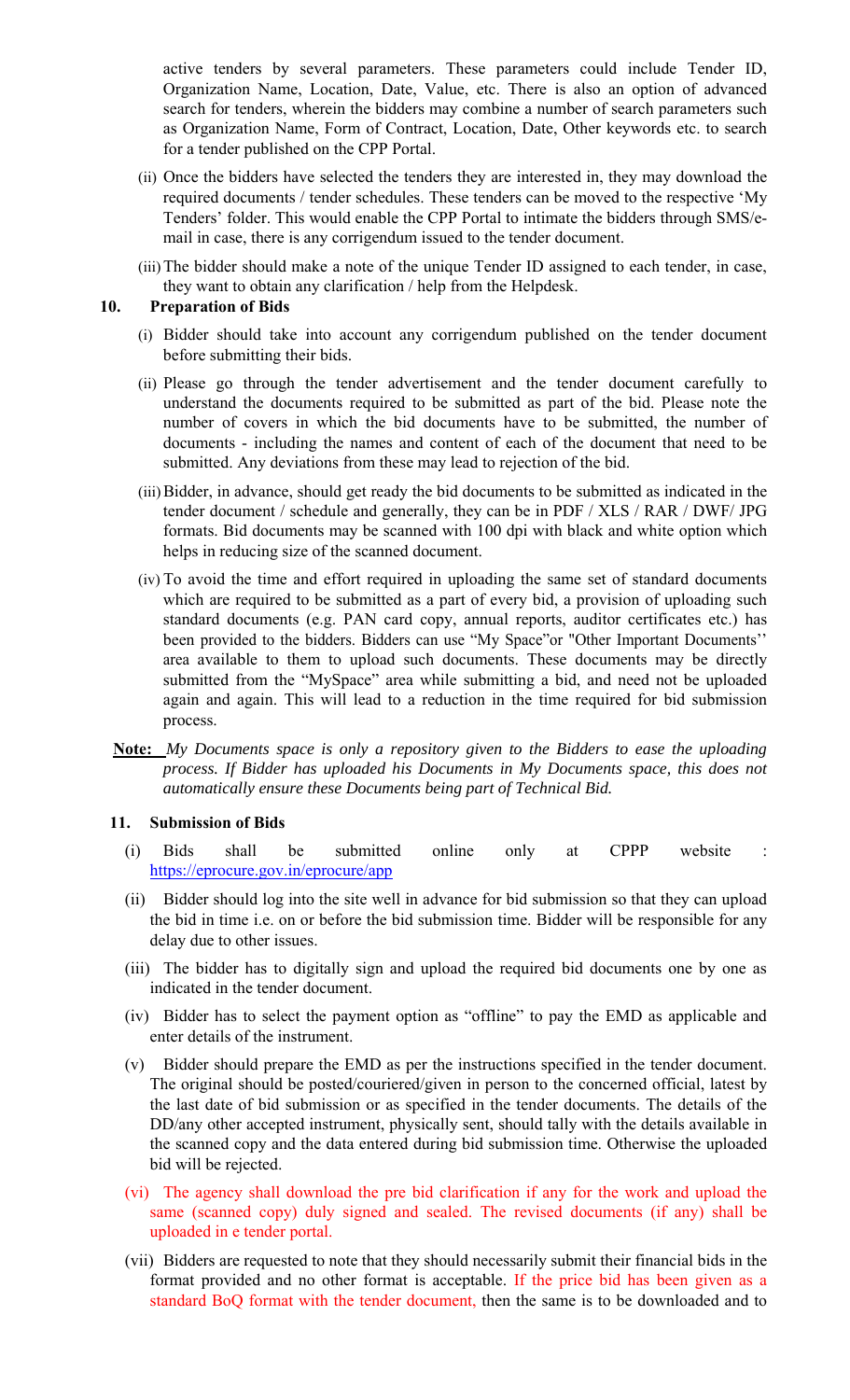be filled by all the bidders. Bidders are required to download the BoQ file, open it and complete the SKY BLUE coloured (unprotected) cells with their respective financial quotes and other details (such as name of the bidder). No other cells should be changed. Once the details have been completed, the bidder should save it and submit it online, without changing the filename. If the BoQ file is found to be modified by the bidder, the bid will be rejected.

- (viii) Tenderers are advised to upload their documents well in advance, to avoid last minutes rush on the server or complications in uploading. BARC, in any case, shall not be held responsible for any type of difficulties during uploading the documents including server and technical problems whatsoever.
- (ix) Bid documents may be scanned with 100 dpi with black and white option which helps in reducing size of the scanned document.
- (x) The server time (which is displayed on the bidders' dashboard) will be considered as the standard time for referencing the deadlines for submission of the bids by the bidders, opening of bids etc. The bidders should follow this time during bid submission.
- (xi) Submission of the tender documents after the due date and time (including extended period) shall not be permitted.
- (xii) All the documents being submitted by the bidders would be encrypted using PKI encryption techniques to ensure the secrecy of the data. The data entered cannot be viewed by unauthorized persons until the time of bid opening. The confidentiality of the bids is maintained using the secured Socket Layer 128 bit encryption technology. Data storage encryption of sensitive fields is done. Any bid document that is uploaded to the server is subjected to symmetric encryption using a system generated symmetric key. Further this key is subjected to asymmetric encryption using buyers/bid opener's public keys. Overall, the uploaded tender documents become readable only after the tender opening by the authorized bid openers.
- (xiii) Upon the successful and timely submission of bids (i.e. after Clicking "Freeze Bid Submission" in the portal), the portal will give a successful bid submission message  $\&$  a bid summary will be displayed with the bid no. and the date  $\&$  time of submission of the bid with all other relevant details.
- (xiv) The bid summary has to be printed and kept as an acknowledgement of the submission of the bid.
- (xv) Intending Bidders are advised to visit this website regularly till closing date of submission to keep themselves updated as any change/ modification in the tender will be intimated through this website only by corrigendum / addendum/ amendment.

## **12. Assistance to Bidders**

- 1) Any queries relating to the tender document and the terms and conditions contained therein should be addressed to the Tender Inviting Authority for a tender or the relevant contact person indicated in the tender.
- 2) Any queries relating to the process of online bid submission or queries relating to CPP Portal in general may be directed to the 24x7 CPP Portal Helpdesk.

## **Conditions:**

- **13.** After opening of Part 'A' of tender, Chief Engineer shall constitute a Technical Evaluation Committee which will first verify the online credentials submitted by the bidder with respect to their eligibility for the work and if required, will visit selected worksites of ongoing/completed works of the bidders to evaluate the capability of the bidders based on the following.
	- a) Financial capability and their turnover during the last 5 years.
	- b) Technical capabilities of the company in the light of subject work.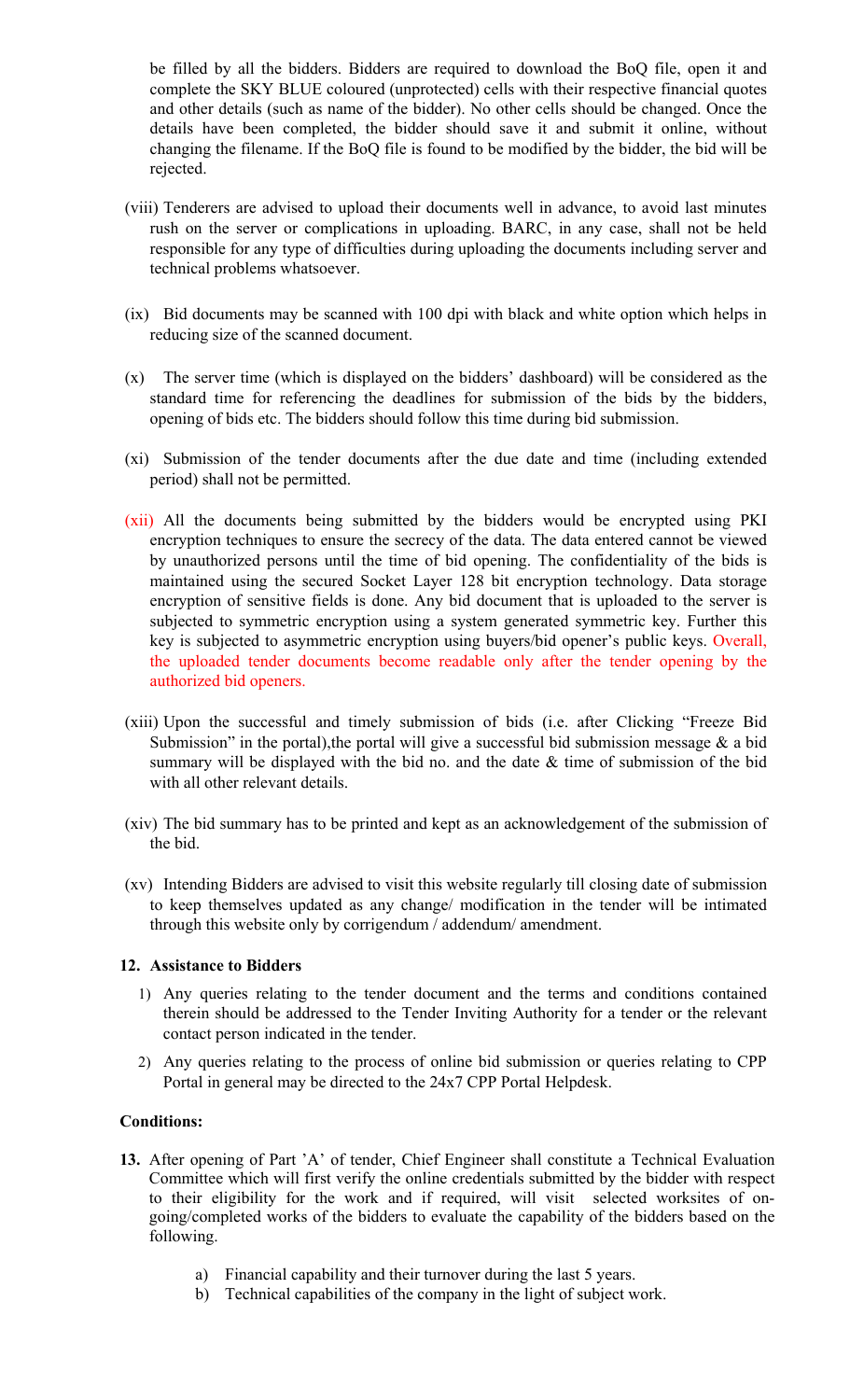- c) Nature of works executed by the bidder during last  $7$  years.
- d) Organizational structure of the company.
- e) Necessary Resource required by company to carry out the subject work.
- f) Time & quality consciousness.
- g) Tendency of the company with regard to making extraneous claims and disputes.
- h) Site planning ability.
- i) Tendency of the company to award the work on back to back / subletting.
- **14.** As per the security procedure in force in Bhabha Atomic Research Centre, the successful bidder shall be vetted by the Security Section of BARC before award of the work.
- **15.** No modifications in the tender shall be allowed after opening Part 'A'.
- **16.** Tenders with any condition including conditional rebate shall be rejected. However, tenders with unconditional rebate will be accepted.
- **17.** If any information furnished by the applicant is found to be incorrect at a later stage, they shall be liable to be debarred from tendering / taking up works in BARC. Also if such a violation comes to the notice of Department before start of work, the Engineer-in-charge shall be free to forfeit the entire amount of EMD & Performance Guarantee.
- **18.** The time allowed for carrying out the work will be reckoned from the  $15<sup>th</sup>$  day after date of written order to commence the work or from the first day of handing over of the site, whichever is later, in accordance with the phasing, if any, indicated in the tender documents.
- **19.** Tender will be kept valid for **180 (One Hundred Eighty) days** from the Last date of closing of online submission of tenders.
- **20.** In case the last date of receipt of original document towards EMD and opening of tender are declared as holiday, the respective date shall be treated as postponed to the next working day, correspondingly.
- **21.** Original Demand Draft/Bankers Cheque/Pay Order / Fixed Deposit Receipt / Bank Guarantee, if any of a Scheduled Bank towards Earnest Money Deposit as applicable shall be submitted at aforementioned place, date and time otherwise Tenders are liable to be rejected and will not be processed further.

# **22. Cheques for Earnest Money Deposit will not be accepted.**

- **23.** The contractor whose tender is accepted will be required to furnish by way of security deposit for the due fulfilment of his contract, such sum as will amount to 2.5% of the tendered value of work. In addition, the contractor shall be required to deposit an amount equal to 3%of the tendered value of the contract as Performance Security. Time allowed for submission of Performance Guarantee shall be 15 days from the date of issue of letter of acceptance. Performance Security of 3%to be submitted in the form of Bank guarantees. It can also be accepted in the form of fixed deposit receipts of Scheduled Bank or in the form of Government Securities.
- 24. The Security Deposit will be collected by deductions @ 2.5 % of the gross amount of the running bill of the contractors till the total security deposit recovered will amount to 2.5% of the tendered value of work. The Security deposit will also be accepted in the form of Governments Securities, Fixed deposit Receipts of Scheduled Bank and Nationalised Bank. These shall be endorsed in favour of the Accounts Officer, BARC, Mumbai. Earnest Money Deposit of successful bidder shall be retuned back / refunded on receipt of Performance Security Deposit, however in case Performance Security Deposit is in the form of Bank Guarantee, Earnest Money Deposit will be released subsequent to confirmation of verification of Bank Guarantee from the issuing Bank.
- **25.** If the successful tenderer, fails to furnish the prescribed performance guarantee on or before stipulated dates of commencement the department (BARC) shall without prejudice to any other right or remedy, be at liberty to forfeit the said earnest money absolutely.
- **26.** The acceptance of tender shall rest with department which does not bind itself to accept the lowest tender and reserves to itself the authority to reject any or all of the tenders received,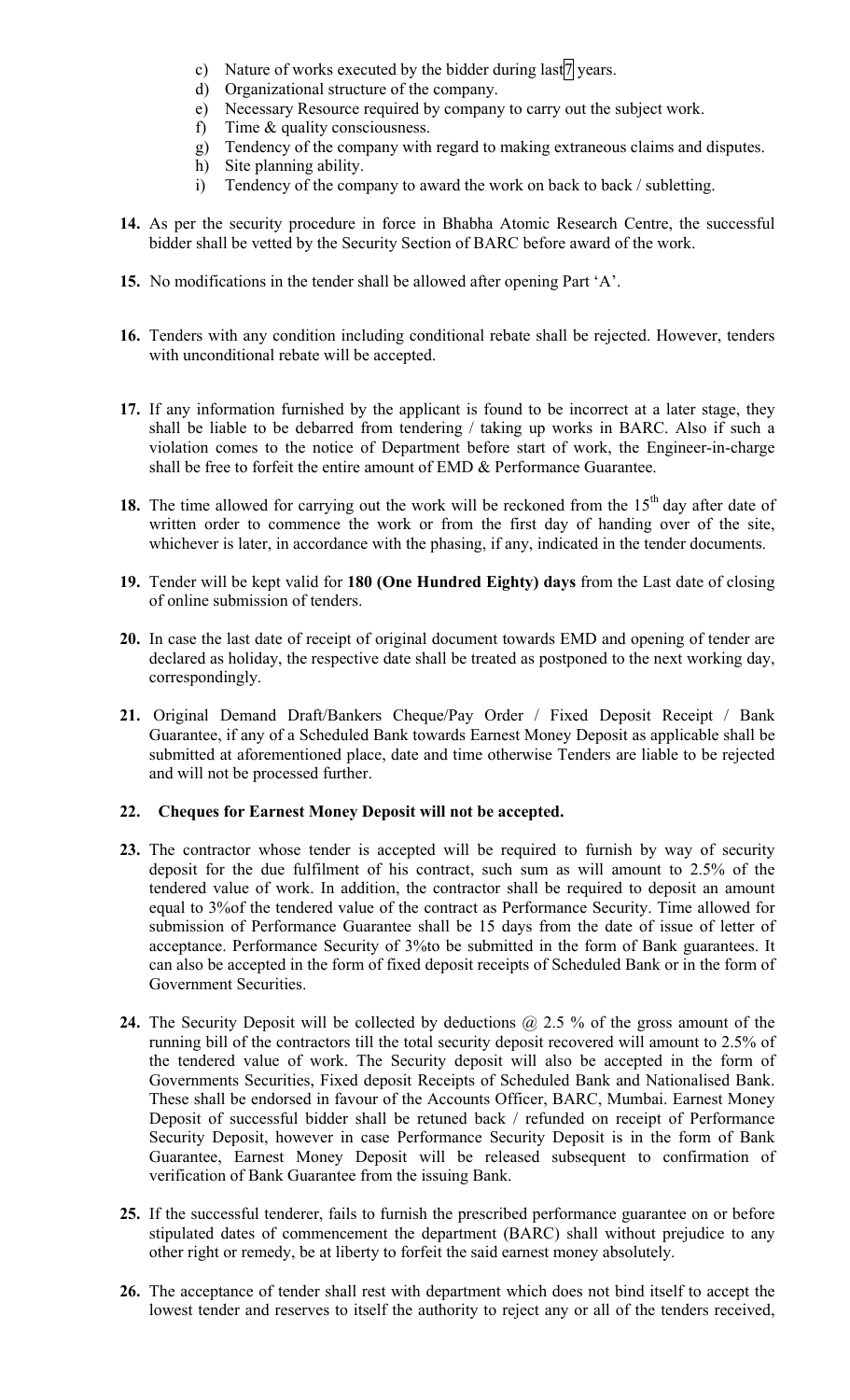without assigning any reason. All tenders in which any of the prescribed conditions are not fulfilled or incomplete in any respect are liable to be rejected.

- **27.** Canvassing in connection with tenders is strictly prohibited and the tenders submitted by the contractors who resort to canvassing will be liable for rejection.
- **28.** On acceptance of the tender, the name of the accredited representative(s) of the contractor who would be responsible for taking instructions from the Engineer-In-charge shall be communicated to the Engineer-In-charge.
- **29.** The department reserves the right to accept the whole or only part of the tender and the tenderer shall be bound to perform the same at the rates quoted.

## **30. LEVY/TAXES Payable by Contractor:**

i) **Goods &Services Tax (GST)**or any other tax applicable in respect of **inputs procured by the Contractor** for this contract shall be payable by the Contractor and Government will not entertain any claim whatsoever in respect of the same. However, **component of GST at time of supply of service (as provided in CGST Act 2017) provided by the contract shall be varied if different from that applicable on the last date of receipt of tender including extension if any.** 

ii) Labour welfare cess  $\omega$ 1% of gross value of work done shall be recovered from each bill paid to the contractor.

iii) Income tax and cess as applicable shall be deducted from each bill paid to the contractor.

iv) Contractor should be registered under EPF & ESIC and shall pay EPF & ESIC of contract workers to concerned Department and it will be reimbursed to him by the Department after satisfying that it has been actually and genuinely paid by the contractor. **The bidder should not consider EPF & ESIC in his rates.** 

Contractors shall comply provisions of the EPF Act, 1952 in respect of all the eligible employees / workers/ labours and submit the documentary proof regularly with every RA Bill.

v) Any other taxes /cess as per Government directives shall be deducted from each bill paid to the contractor, from time to time.

**31.** If any tenderer withdraws his tender within the validity period and before award of work whichever is earlier or make any modifications in the terms and conditions of the tender which are not acceptable to the department, then the Government shall without prejudice to any right or remedy, be at liberty to forfeit 50 % (Fifty Percent) of the Earnest Money absolutely.

Further, the tenderer shall not be allowed to participate in the re-tendering process of the work.

- **32.** After award of work to the successful bidder, the successful bidder shall submit time schedule & cash flow statement for approval of Competent Authority which will form part of Agreement.
- **33. The Successful bidder whose tender is accepted will be required to obtain Police Verification Certificate (PVC) issued by Special Branch of Police at his own cost for all his workmen i.e. Engineers, Supervisors and Labourer's to work inside BARC.**

## **BIDDERS MAY PLEASE NOTE THAT ONLY POLICE VERIFICATION CERTIFICATE (PVC) HOLDER WORKMEN WILL BE ALLOWED TO ENTER BARC PREMISES AND SHOULD QUOTE ACCORDINGLY.**

In case of receipt of any adverse charter and antecedent remarks/ notification against the Contractor/ Company/ firm/proprietor and/ or his contract personnel, consequent to the security vetting, BARC reserves absolute right to terminate the contract forthwith without assigning reason/ show cause notice. Under the circumstance the Contractor will have no right to claim good any losses/liability that may be incurred as consequence to the above action initiated by BARC. BARC also reserves the right to forfeit in part/full performance security and/ or security deposit in possession of the Government for failure on the part of the contractor to abide/adhere to the Security instruction issued by DAE/ BARC from time to time.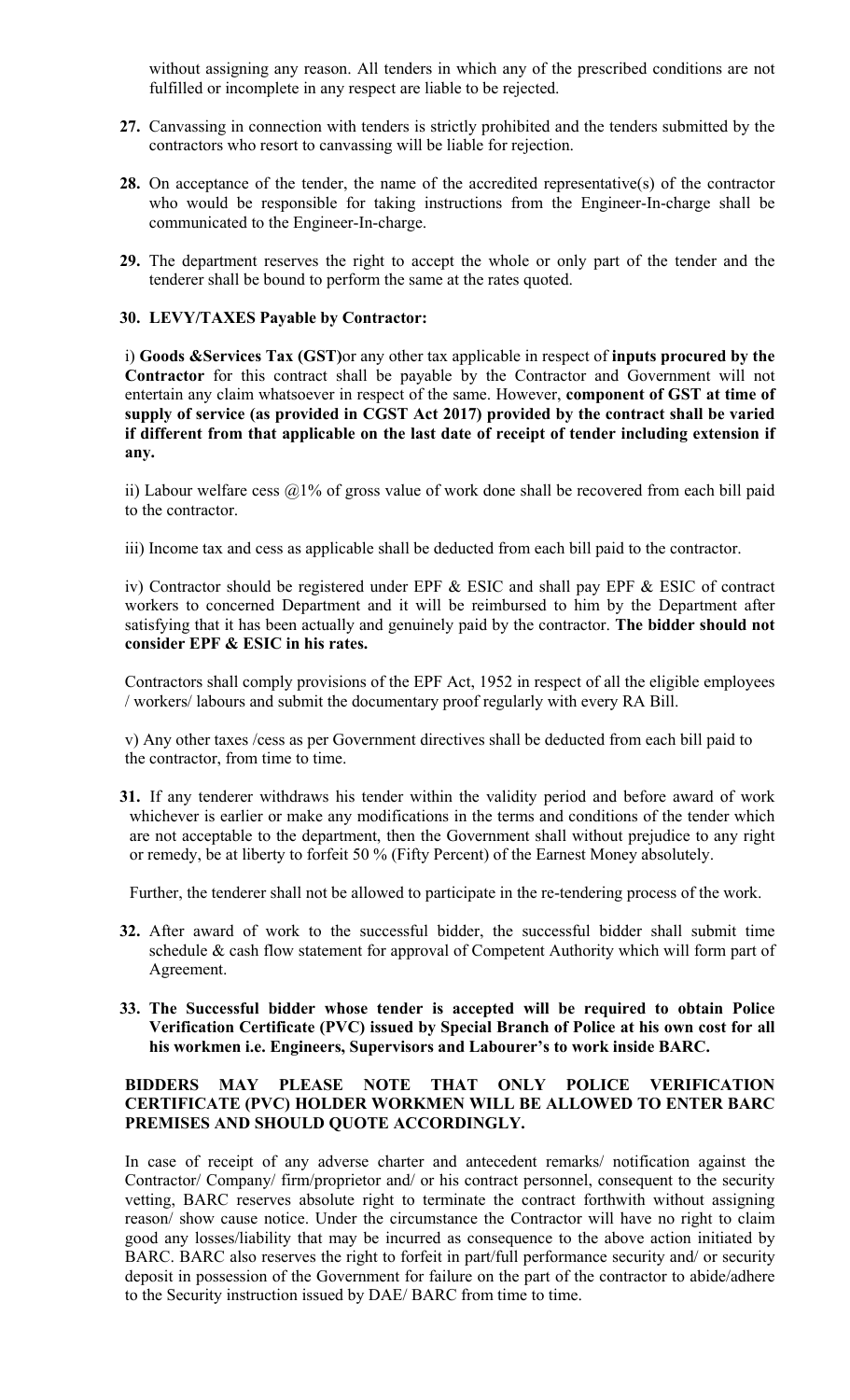#### **Instructions:**

- **34.** The contractor should be registered with https://eprocure.gov.in/eprocure/app. Those contractors not registered on the website mentioned above, are required to get registered.
- **35.** The intending bidder must have valid class-III digital signature for Request for purchase / Download of Tender Document (excel / word formats). The bid can only be submitted/uploaded after providing details of Fixed Deposit Receipts and or Bank Guarantee of any Scheduled Bank towards Earnest Money Deposit and other documents as specified.
- **36.** Tenders will be received online up to time & date as mentioned in the NIT details above. Part A will be opened on the time & date as mentioned in the NIT details above. The receipt of EMD will be checked first. If found in order, Part 'A' will be opened. After opening of Part 'A', for evaluation, the contractor's Techno-commercial Bid related documents shall be evaluated and accordingly tenderers will be qualified/disqualified by the Competent Authority. The Part 'B' (Financial Bid) of the qualified tenderers shall then be opened at notified date and time. Date of opening of Part 'B' (Financial Bid) will be intimated to all bidders through the CPP Portal website.
- **37.** The Financial Proposal/Commercial bid / BoQ format is provided as BoQ\_XXXX.xls along with this tender document at https://eprocure.gov.in/eprocure/app. Bidders are advised to download this BoQ\_XXXX.xls as it is and quote their offer/rates in the permitted column and upload the same in the commercial bid. **Bidder shall not tamper/modify downloaded price bid template in any manner**. In case if the same is found to be tampered/modified in any manner, tender will be completely rejected and appropriate action will be taken by department.
- **38.** On opening date, the contractor can login and see the status of Bids after opening.
- **39.** Contractor must ensure to quote rate of each item. The column meant for quoting rate in figures appears in SKY BLUE colour. While selecting any of the cells a warning appears **to mandatorily fill all such cells with any value, including "0" (ZERO).**

Note: **Prospective agencies shall satisfy themselves of fulfilling all the NIT criteria before submission of tender. Department reserves the right of non-consideration of tender of the agencies not fulfilling the stipulated criteria.** 

- **40.** List of Documents to be scanned from original & uploaded within the period of bid submission by bidder:
	- i. Financial Turn Over certified by CA.
	- ii. Profit & Loss statement certified by CA.
	- iii. Latest Bank Solvency Certificate.
	- iv. List of Similar Works completed in last seven years indicating i) Agency for whom executed , ii) Value of work, iii) Stipulated and Actual time of completion, iv) Performance certificates of the eligible similar works from the clients.
	- v. List of Works in Hand indicating: i) Agency ii) Value of Work, iii) Stipulated time of completion / present position.
	- vi. List of Construction Plants and Machinery
	- vii. List of Technical Staff
	- viii. Certificates:
		- a.Registration certificate, if any
		- b.Certificate of Registration for GST.
		- c. PAN (Permanent Account Number) Registration
		- d. Certificates of Registration for EPF & ESIC
	- ix.FDR/DD/PO/BC of any Scheduled Bank against **EMD**.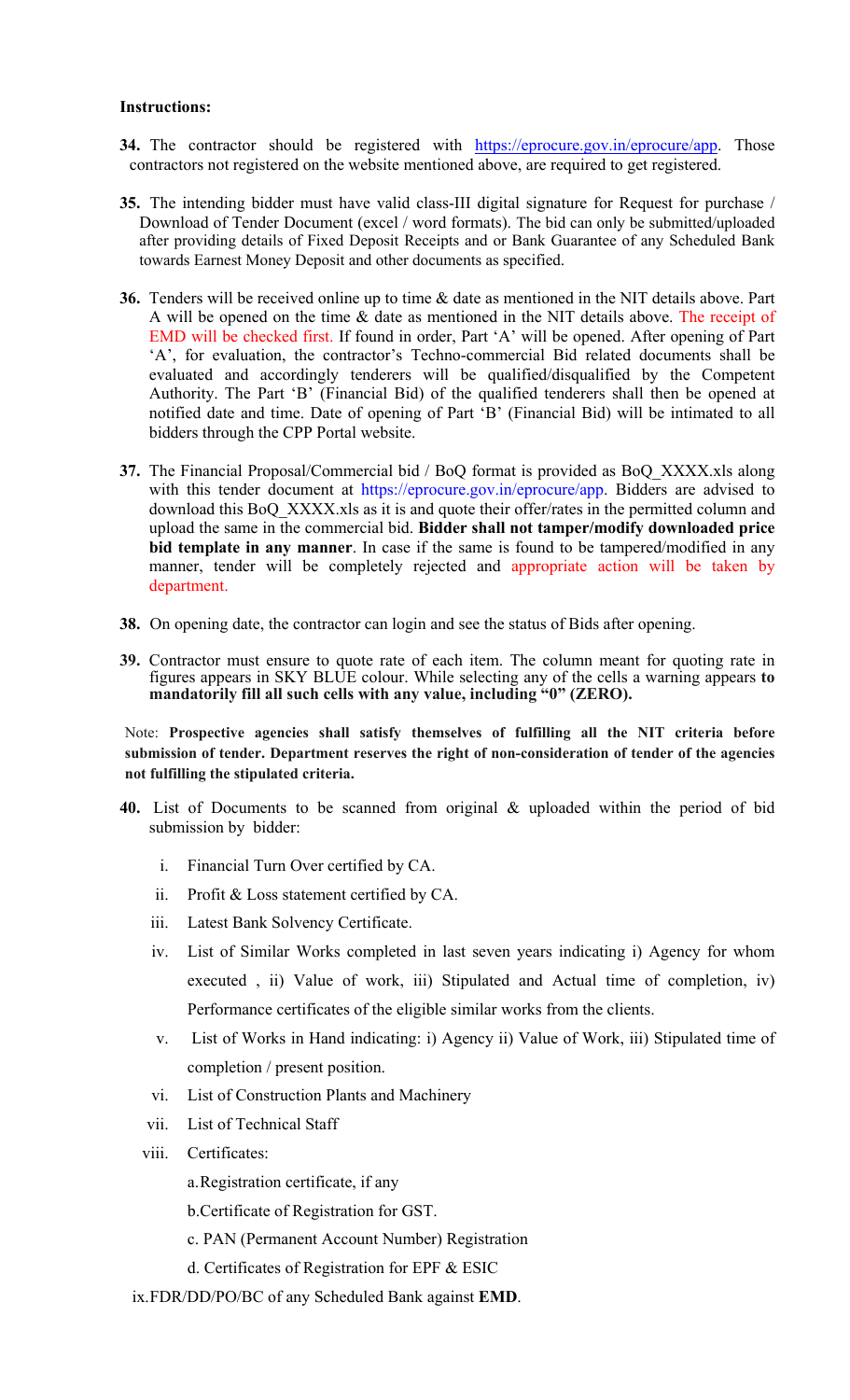- x. Bank Guarantee of any Scheduled Bank against part of EMD**, if any.**
- xi. Undertaking on the bidder's letter head that "The eligible similar work(s) have not been executed through another contractor on back to back basis".
- xii. Undertaking on bidder's letter head as under:

"**I / We, hereby tender for the execution of the work specified for the President of India within the time specified in Schedule "F", viz., Schedule of Quantities and in accordance in all respects with the specifications, designs, drawings and instructions in writing referred to in Section II of Part A and Clause - 11 of the General Clauses of Contract and with such materials as are provided for, by, and in respects in accordance with, such conditions so far as applicable**".

- xiii. Tender Acceptance letter on bidder's letter head as shown in Annexure 1.
- xiv. Undertaking on bidder's letter head as under:

"We Chame of bidder) undertake that we meet the mandatory Local Content (LC) requirement for qualifying as ' Class I Local Supplier' as per the PP-LC Policy, against tender no. \_\_\_\_\_\_\_\_\_\_\_\_\_\_\_\_\_\_\_\_\_\_ . The percentage of Local Content in the bid is  $\frac{9}{6}$ .

Note: During technical evaluation missing documents, if any, can be asked by inspection committee for submission.

## **41. The Bidder is required to fill the following:**

#### **a) Techno-commercial Bid**

**b)Schedule - 'B'(Financial Bid)** 

#### **42. Eligible source countries:**

Any Bidder, from a country which shares a land border with India must comply to the Order (Public Procurement No.1) & Order (Public Procurement No. 2) issued by Public Procurement Division, Department of Expenditure, ministry of Finance, Government of India vide F. No. 6/18/2019-PPD dated 23.07.2020 and its addendum from time to time. Also, the bidder shall provide a certificate as per proforma given 'Appendix- F'. If such declaration or certificate is found to be false or to be incorrect at any time of submission of Bid or after awarding the Contract, then the said Contract will be terminated, along with such other actions as may be permissible under the relevant law of India.

## **APPENDIX - F**

## **FORM OF CERTIFICATE FOR ELIGIBLE SOURCE COUNTRIES**

(To be submitted on Bidder's Letter head)

I/We, ………. (Name of the Bidder) …………., have read the **NIT clauses** regarding restrictions on procurement from a Bidder of a country which shares a land border with India, and I/we am/are not from such a country'' or, from such a country (indicate country…….), have been registered with Competent Authority and submit a certificate herewith as an evidence of valid registration by the Competent Authority''.

I/We hereby certify that I/We am/are fulfilling all requirements in this regard and eligible to be considered, in accordance to **NIT clauses.**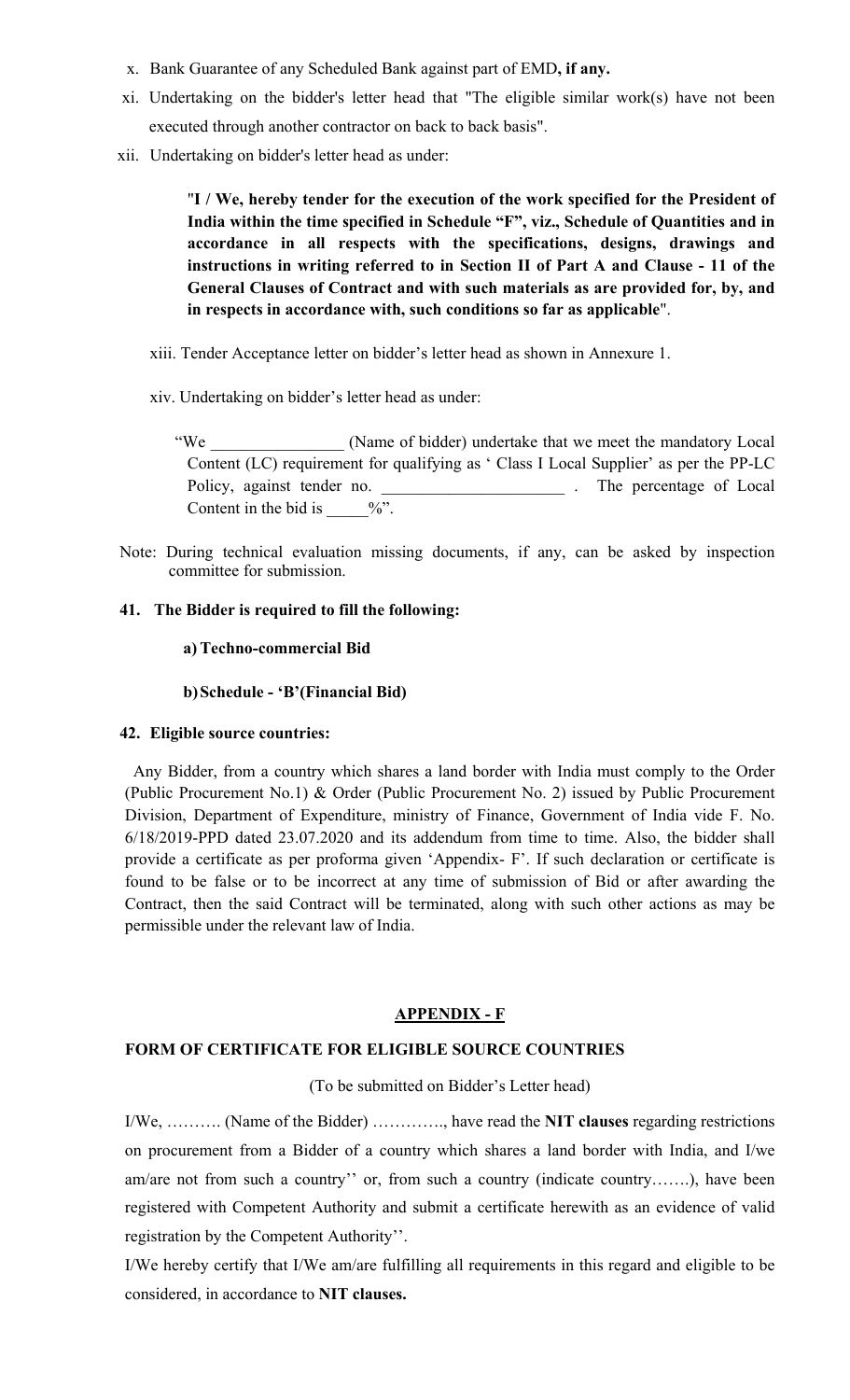I/We acknowledge the right of the Employer that absence of such a certificate in the bid, if the Bidder belongs to such country stated above, shall disqualify the Bidder.

I/We acknowledge the right of the Employer to terminate the Bidder for false declaration or certificate, along with such other actions as may be permissible under law.

# Signature of the Bidder

## **Notes:**

- 1. Interested agencies may visit website https://eprocure.gov.in/eprocure/app for registration and Bid Submission.
- 2. Contact for assistance/ clarifications related to tender documents (022) **25596136/ 25594990/25594755/25593404.**
- 3. Contact for assistance for registration and participation in e-Tendering: a) 24x7 CPP Portal Helpdesk - **0120-4001 002, 0120-4001 005, 0120-6277 787** 
	- b) Local HelpdeskShri. Bhushan / Shri. Mayur at 022 25487480
	- c) email at  $\frac{\text{support-eproc}(\hat{a})\text{nic.in}}{(\hat{a})}$
- 4. Email Ids for sending request for Site visit / clarifications
	- $\underline{\text{To :}}$ CC:

**In case difference between wordings of English and Hindi version of NIT, the English version will prevail.** 

> Head, Architecture & Structural Engineering Division Bhabha Atomic Research Centre For and on behalf of President of India